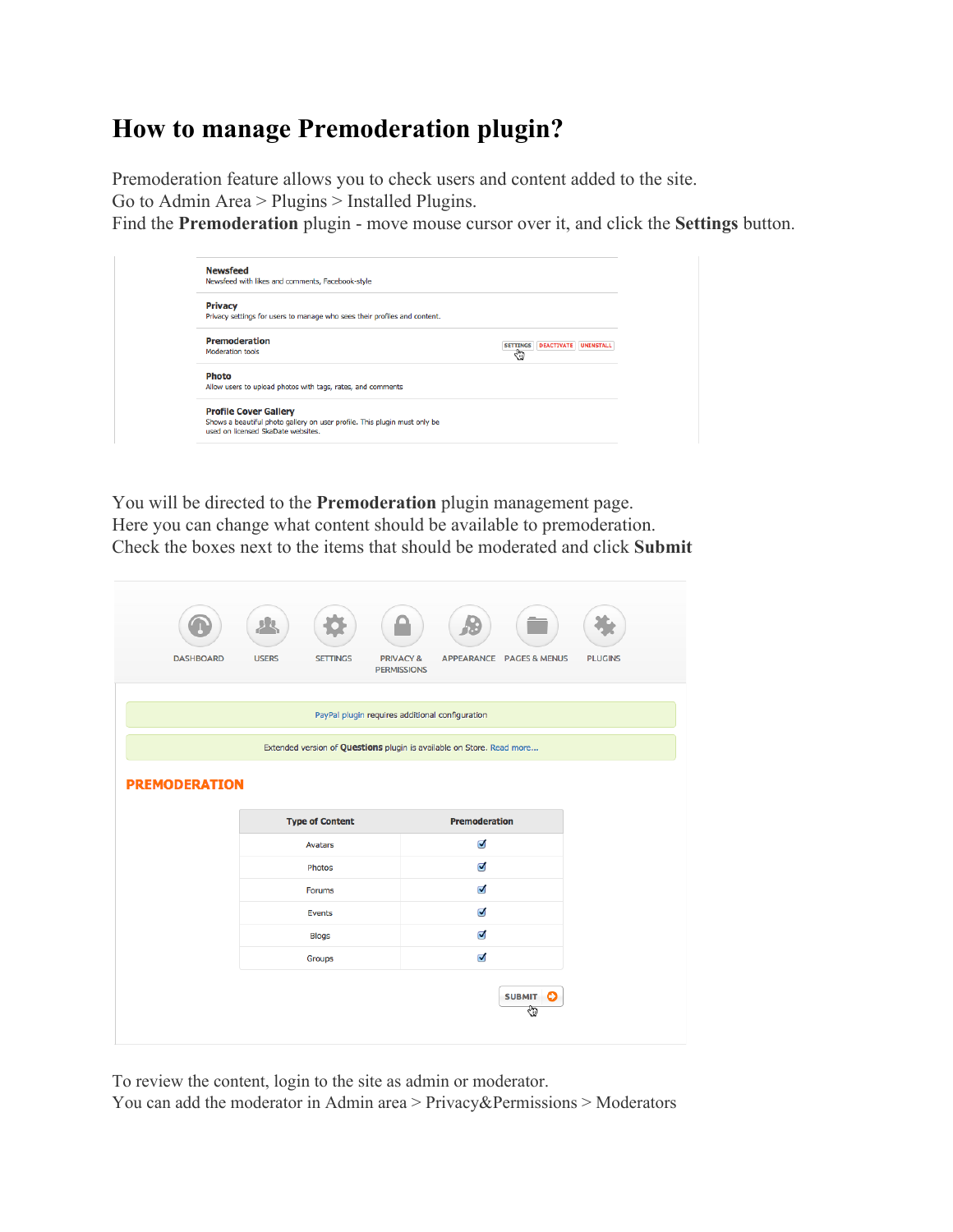All items pending approval will show up in the **Moderator Panel**widget on the Dashboard.

| DASHBOARD SEARCH                                                                                                                                                                                                                                                                                            |                                                                                           | MY MATCHES CHAT GAMES FORUM EVENTS GROUPS BLOGS QUESTIONS MY MUSIC SUBSCRIBE<br><b>PHOTOS</b> |
|-------------------------------------------------------------------------------------------------------------------------------------------------------------------------------------------------------------------------------------------------------------------------------------------------------------|-------------------------------------------------------------------------------------------|-----------------------------------------------------------------------------------------------|
| <b>MY DASHBOARD</b>                                                                                                                                                                                                                                                                                         |                                                                                           |                                                                                               |
| <b>STE NEWS</b>                                                                                                                                                                                                                                                                                             | <b>A MODERATOR PANEL</b>                                                                  | <b>MY PROFILE</b>                                                                             |
| SkaDate Dating Software Tips: Screen Size Matters<br>> SkaDate Summer Discounts: Tame That Summer Heat!<br>SKADATE MARKETING TIPS: < /br> IMPROVE YOUR<br><b>CONVERSION RATE</b><br>> SkaDate Marketing Tips: Evaluate Your Website<br>SkaDate Dating Software Team: Den Juikov, Chief Operating<br>Officer | <b>Users</b> 1<br>Avatars 1<br>Photos <sub>1</sub><br>> Forums 1<br>Events 1<br>> Blogs 1 | For approve<br><b>Tony Stark</b>                                                              |
| $\bullet$                                                                                                                                                                                                                                                                                                   | Groups <sub>1</sub><br>€                                                                  |                                                                                               |

If you want to check the photos, click the Photo link.

To approve the photo, check the box next to the photo and click **Approve**. To approve several photos, check the **Check all to**box and click **Approve**.

| DASHBOARD SEARCH MY MATCHES CHAT GAMES FORUM EVENTS GROUPS BLOGS QUESTIONS MY MUSIC SUBSCRIBE PHOTOS |                                  |                           |               |  |               |                   |                   |  |
|------------------------------------------------------------------------------------------------------|----------------------------------|---------------------------|---------------|--|---------------|-------------------|-------------------|--|
| <b>MODERATION TOOLS</b>                                                                              |                                  |                           |               |  |               |                   |                   |  |
| <b>C</b> FOR APPROVE                                                                                 |                                  |                           |               |  |               |                   | <b>MY PROFILE</b> |  |
|                                                                                                      |                                  |                           |               |  |               |                   | <b>Tony Stark</b> |  |
| <b>Users</b>                                                                                         | $\blacksquare$                   |                           | <b>Photos</b> |  |               | <b>Action</b>     |                   |  |
| <b>Avatars</b>                                                                                       | $\blacksquare$<br>$\blacksquare$ | Demo User added new photo |               |  |               |                   |                   |  |
| Photos                                                                                               | $\blacksquare$                   |                           |               |  |               |                   |                   |  |
| <b>Forums</b>                                                                                        | $\blacksquare$                   |                           |               |  |               | APPROVE<br>DELETE |                   |  |
| Events                                                                                               | $\blacksquare$                   |                           |               |  |               |                   |                   |  |
| <b>Blogs</b>                                                                                         | $\blacksquare$                   |                           |               |  | Added: Nov 26 |                   |                   |  |
| <b>Groups</b>                                                                                        | $\blacksquare$                   |                           |               |  |               |                   |                   |  |
| Check all to<br>$\Box$                                                                               | <b>APPROVE</b><br>DELETE         |                           |               |  |               |                   |                   |  |

The avatars of the newly registered users will be listed in the Users category and should be approved with the user. If the user changes their avatar, the new avatars will be listed in the **Avatars**category.

**Note:**If Mandatory user approve box is checked in Admin area > Privacy&Permissions > Global Privacy, the users will show up in the Users section for moderation.

If Mandatory user approve box is unchecked, users should be approved by the site Admin in Admin area > Users > Browse users.